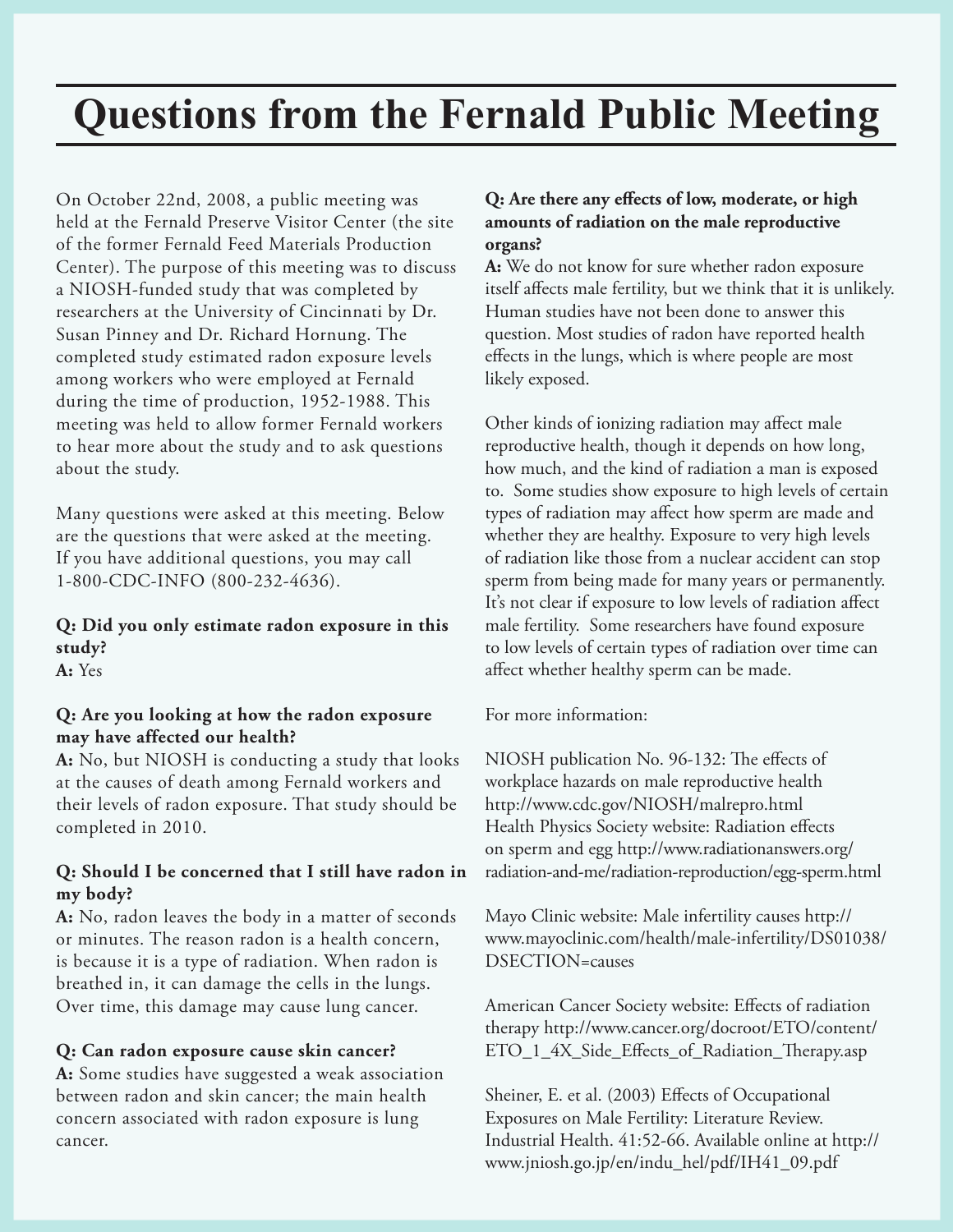#### **Q: Where can I go for medical screening or to be tested for health problems?**

**A:** There are three medical screening programs available to former Fernald workers:

**1.** Fernald Worker Medical Monitoring Program (FWMMP)

To learn more, call 513-870-0900

**2.** Building Trades National Medical Screening Program

To learn more, visit http://www.btmed.org or call 800-866-9663

**3.** Worker Health Protection Program (WHPP) To learn more, visit http://www.worker-health.org or call 513-367-1333

# **Q: Do tests at the Fernald Worker Medical Monitoring Program (FWMMP) test for lung cancer?**

**A:** A chest x-ray is one part of the yearly FWMMP examinations, as well as screening for symptoms for lung cancer. The other medical screening programs available to former Fernald workers also include a chest x-ray.

## **Q: There were lots of dust storms at the site, and waste would be blown into the air. How did you include this in your estimate?**

**A:** We did not include this in our estimate.

# **Q: Can you better explain how wind speed and direction may have affected radon levels?**

**A:** Radon concentrations are a function of ventilation—

the more moving air, the less radon. Calmer winds at night allow radon levels to increase relative to day time.

Direction of wind was important because workers at locations that were downwind of the two sources would have had higher exposures than those upwind of the sources.

# **Q: There were radiation monitors at the site that would register and sound when radon levels were too high. Were former workers being exposed to radon when this happened?**

**A:** We cannot answer this question, because the records we looked at did not indicate there were radon monitors at the site during 1952-1988.

**Q: When the waste pits were excavated, they were open to the air – could former workers have been exposed to radon more during this time? A:** Yes, if the waste pits contained waste contaminated with radon-emitting isotopes. However, the radon emanating from the waste pits would be negligible compared to that from the K-65 silos or the Q-11 hoppers. Hot raffinates (high radium content materials) were not dumped in the pits but in the silos.

# **Q: Were workers more exposed to radon when the silos (K-65 and Q-11) were being emptied? A:** Yes, it is possible that workers who were emptying the silos may have been exposed to more radon because they were very close to the source (the silos). However, there were more engineering controls, personal protective equipment, and

radiological monitoring in place during the site clean-up.

# **Q: I was a former worker who worked at plant 2/3. What does this study mean to me?**

**A:** If you worked in plant 2/3 prior to 1959, you would have had higher radon exposures than those working farther away from the Q-11 silo, which was located in the center of the facility, near plant 2/3.

## **Q: Who provided the roster, sampling reports, and the exposure records for this study to be done?**

**A:** Some records were obtained through NIOSH and a partial roster kept at the Oak Ridge Associate Universities (ORAU). Sampling reports were obtained from the site record archive. Other records were obtained from the federal records repository in Atlanta, Georgia.

# **Q: Can you explain the amount of time between completing this study and informing us about the findings?**

**A:** The process for having a study published often takes a bit of time. After completing this study, the findings were reviewed by scientific peers. The study findings were then submitted to a scientific journal, which involved further review by the journal editors. The study was published online in January 2008 and in print form in September 2008.